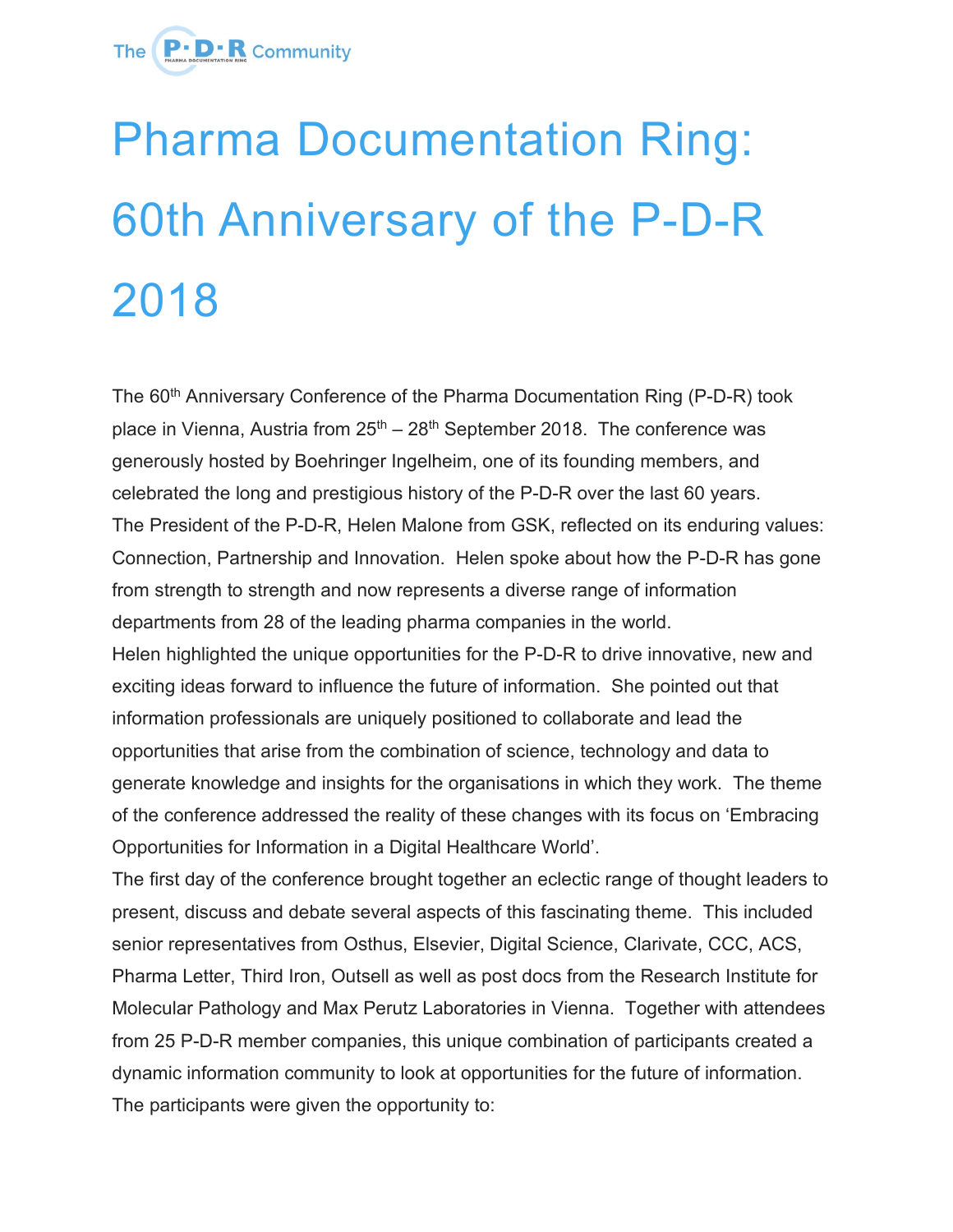

- Learn about the application of machine learning.
- Explore virtual clinical trials.
- Hear about transforming data into knowledge.
- Gain a perspective from the new generation of information consumers.
- Discuss opportunities about the interaction between technology, culture and science.

Most importantly, the participants were able to engage and learn from each other, explore and debate what it means for the information profession. This was [expertly](https://www.thepharmaletter.com/article/the-information-challenge-the-questions-being-addressed-by-pharma-s-innovative-knowledge-managers-embody-those-facing-their-industry-as-a-whole) [reported](https://www.thepharmaletter.com/article/the-information-challenge-the-questions-being-addressed-by-pharma-s-innovative-knowledge-managers-embody-those-facing-their-industry-as-a-whole) on by Guy Martin of *The Pharma Letter* who was present at the conference. The second day of the conference kicked off with an overview of the 'Future of Resource Access in the  $21^{st}$  Century – Corporate Pilot'. The P-D-R has been instrumental in driving forward this initiative since its Special [Meeting](https://p-d-r.com/news/the-p-d-r-hosts-a-special-meeting-2015/) on [Authentication](https://p-d-r.com/news/the-p-d-r-hosts-a-special-meeting-2015/) back in June 2015. At that meeting, the P-D-R called for change in the industry and was the first to articulate the need for seamless access anytime, anywhere. Since then, the corporate pilot has progressed under the broader umbrella of the STM / NISO sponsored initiative 'Resource Access in the 21<sup>st</sup> Century (RA21)'. Significant progress has been made culminating in the [Corporate](https://ra21.org/index.php/results/ra21-corporate-pilot-final-report-september-2018/) Pilot [Recommendations](https://ra21.org/index.php/results/ra21-corporate-pilot-final-report-september-2018/) Report published in October 2018.

The remainder of the conference focused on key issues and activities undertaken by the P-D-R companies over the last year. These included a diverse range of topics covering:

- Future Proof Library Portals.
- Extraction and Search of Chemical Information in Scientific Documents.
- Voice Assistants.
- Social Media Monitoring in Pharma.
- Semantic Enrichment of Biomedical Information.
- The Ideal Information Professional Recruiting for the Future.

The very special 60<sup>th</sup> Anniversary Gala Dinner, generously sponsored by Boehringer Ingelheim, took place in the elegant surroundings of the beautiful Daun-Kinsky Palace in Vienna. Members of the P-D-R, past and present, came together to celebrate the remarkable achievement of 60 years of the P-D-R.

The P-D-R Board for 2019 remains the same as for 2018:

- President Helen Malone, GSK.
- Secretary Matthias Staab, Sanofi.